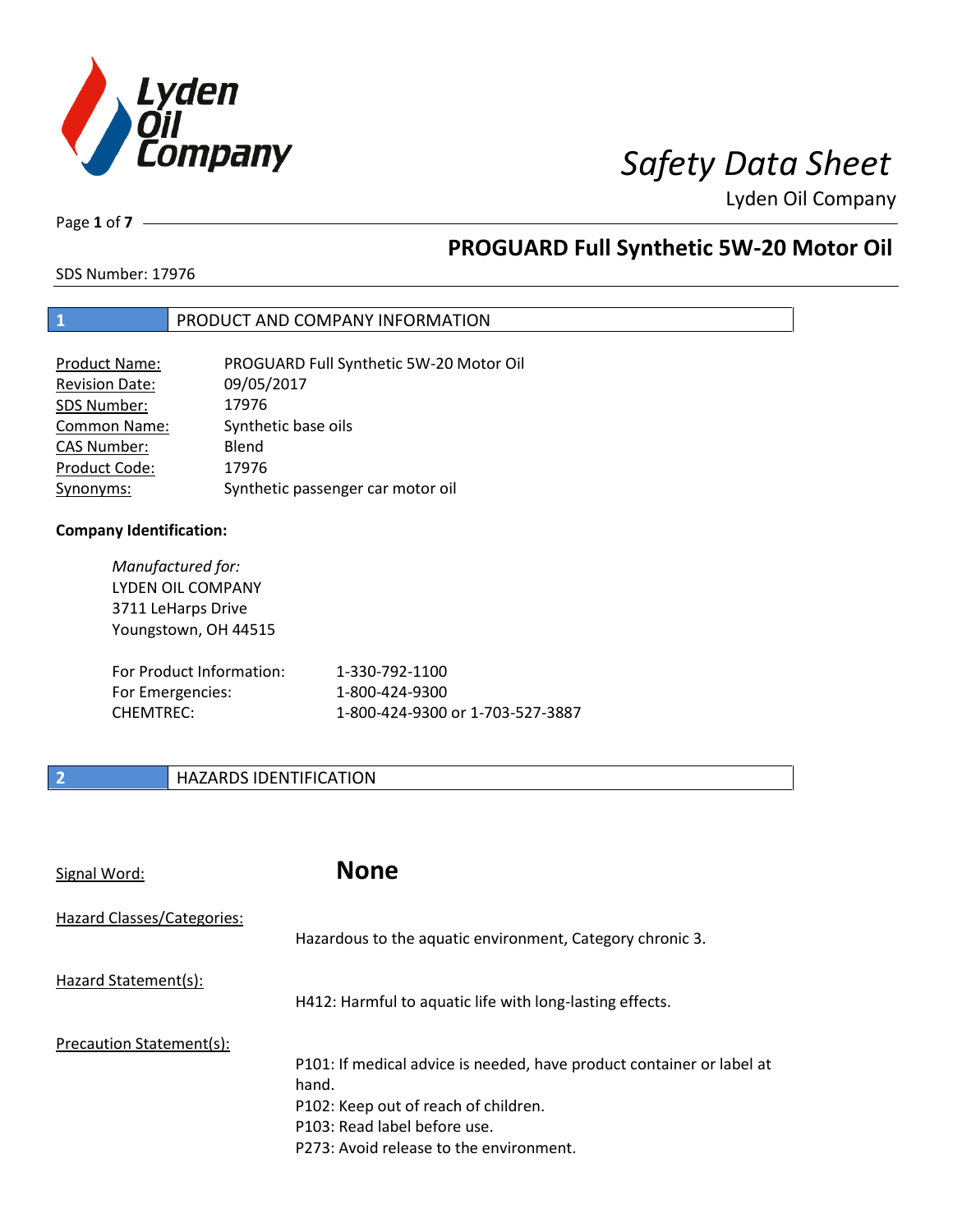

Lyden Oil Company

Page **2** of **7**

### **PROGUARD Full Synthetic 5W-20 Motor Oil**

SDS Number: 17976

Other Hazard Statement(s):

Repeated exposure may cause skin dryness or cracking.

|  | COMPOSITION / INFORMATION ON INGREDIENTS |
|--|------------------------------------------|
|--|------------------------------------------|

Ingredients:

*Mixture of the substances listed below with nonhazardous additions.* 

| <b>Chemical Name</b>      | <b>CAS Number</b> | Percentage |
|---------------------------|-------------------|------------|
| Synthetic base oils       | N/A               | 80-90      |
| Additives                 | N/A               | < 15       |
| Zinc Alkyldithiophosphate | 68649-42-3        | <5         |

*\*Any concentration shown as a range is to protect confidentiality or is due to batch variation.*

| <b>FIRST AID MEASURES</b><br><b>FIDCT AID</b> |
|-----------------------------------------------|
|                                               |

#### Description of First Aid Measures:

| Inhalation:   |                                                                                                                   |
|---------------|-------------------------------------------------------------------------------------------------------------------|
|               | If symptoms develop, move victim to fresh air. If symptoms persist,<br>obtain medical attention.                  |
| Skin Contact: |                                                                                                                   |
|               | Wash with soap and water. Remove contaminated clothing and wash<br>before reuse. Get medical attention if needed. |
| Eye Contact:  |                                                                                                                   |
|               | Rinse opened eye for several minutes under running water. If<br>symptoms persist, consult medical attention.      |
| Ingestion:    |                                                                                                                   |
|               | Rinse mouth with water. If symptoms develop, obtain medical<br>attention.                                         |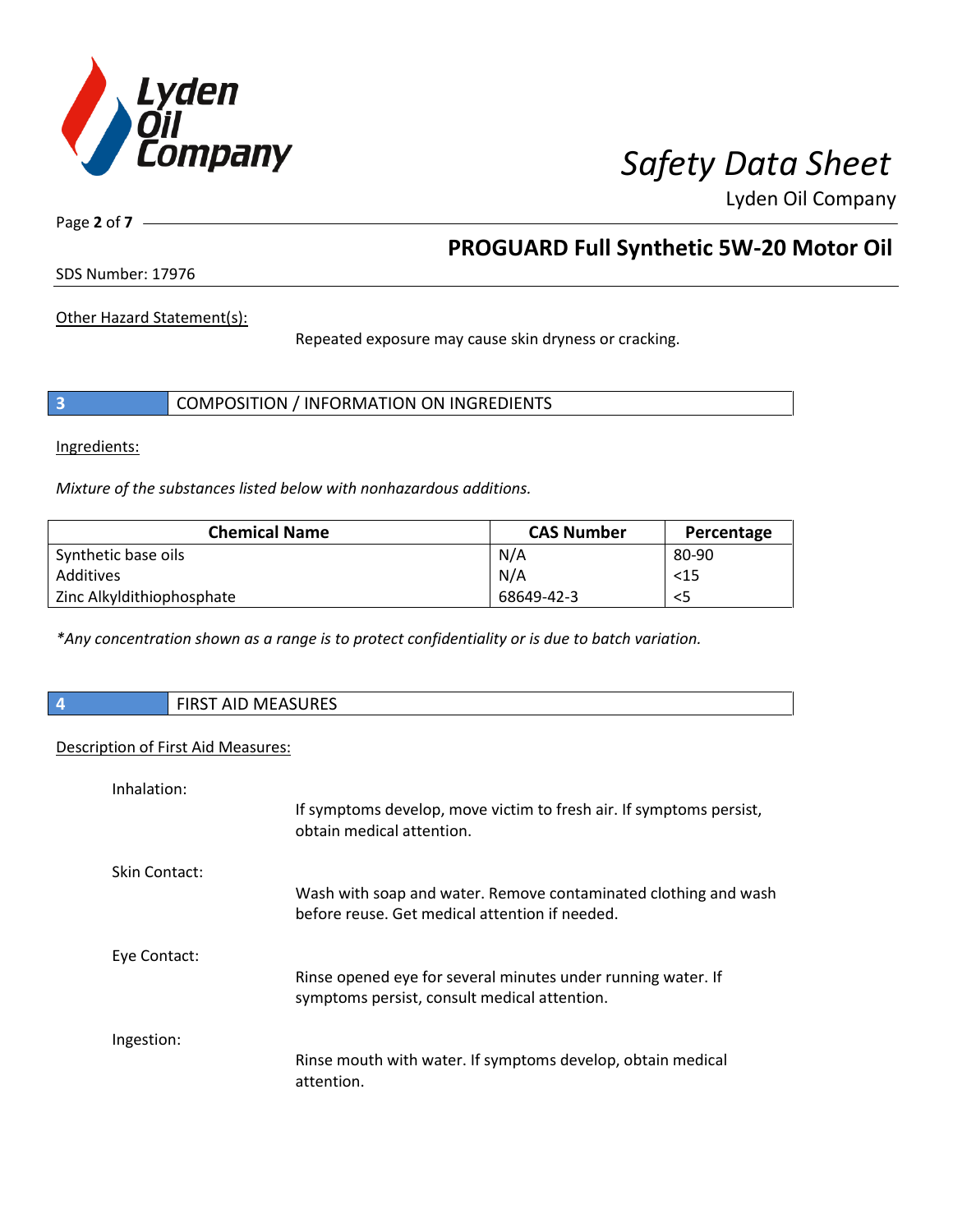

Page **3** of **7**

### *Safety Data Sheet*

Lyden Oil Company

|                                               | <b>PROGUARD Full Synthetic 5W-20 Motor Oil</b>                                                                                                                                                    |
|-----------------------------------------------|---------------------------------------------------------------------------------------------------------------------------------------------------------------------------------------------------|
| SDS Number: 17976                             |                                                                                                                                                                                                   |
| Symptoms and Effects, both acute and delayed: | No further relevent data available.                                                                                                                                                               |
| <b>Recommended Actions:</b>                   | Treat symptomatically. Call a doctor or poison<br>control center for guidance.                                                                                                                    |
| 5<br>FIRE FIGHTING MEASURES                   |                                                                                                                                                                                                   |
| Recommended Fire-Extinguishing Equipment:     | Use dry powder, foam, or carbon dioxide fire<br>extinguishers. Water may be ineffective in fighting<br>an oil fire unless used by experienced fire fighters.                                      |
| Possible Hazards During a Fire:               | Hazardous combustion products may include: A<br>complex mixture of airborne solid and liquid<br>particulates and gases (smoke). Carbon monoxide.<br>Unidentified organic and inorganic compounds. |
| Recommendations to Firefighters:              | No special measures required.                                                                                                                                                                     |
| <b>ACCIDENTAL RELEASE MEASURES</b><br>6       |                                                                                                                                                                                                   |
| <b>Personal Precautions:</b>                  | Avoid contact with skin, eyes, and clothing.<br>Keep away from sources of ignition.                                                                                                               |
| <b>Emergency Procedures:</b>                  | Contain spilled material, collect in suitable and<br>properly labeled containers.                                                                                                                 |
| <b>Environmental Precautions:</b>             | Do not allow to reach sewage system or any water<br>course.<br>Do not allow to enter ground waters.                                                                                               |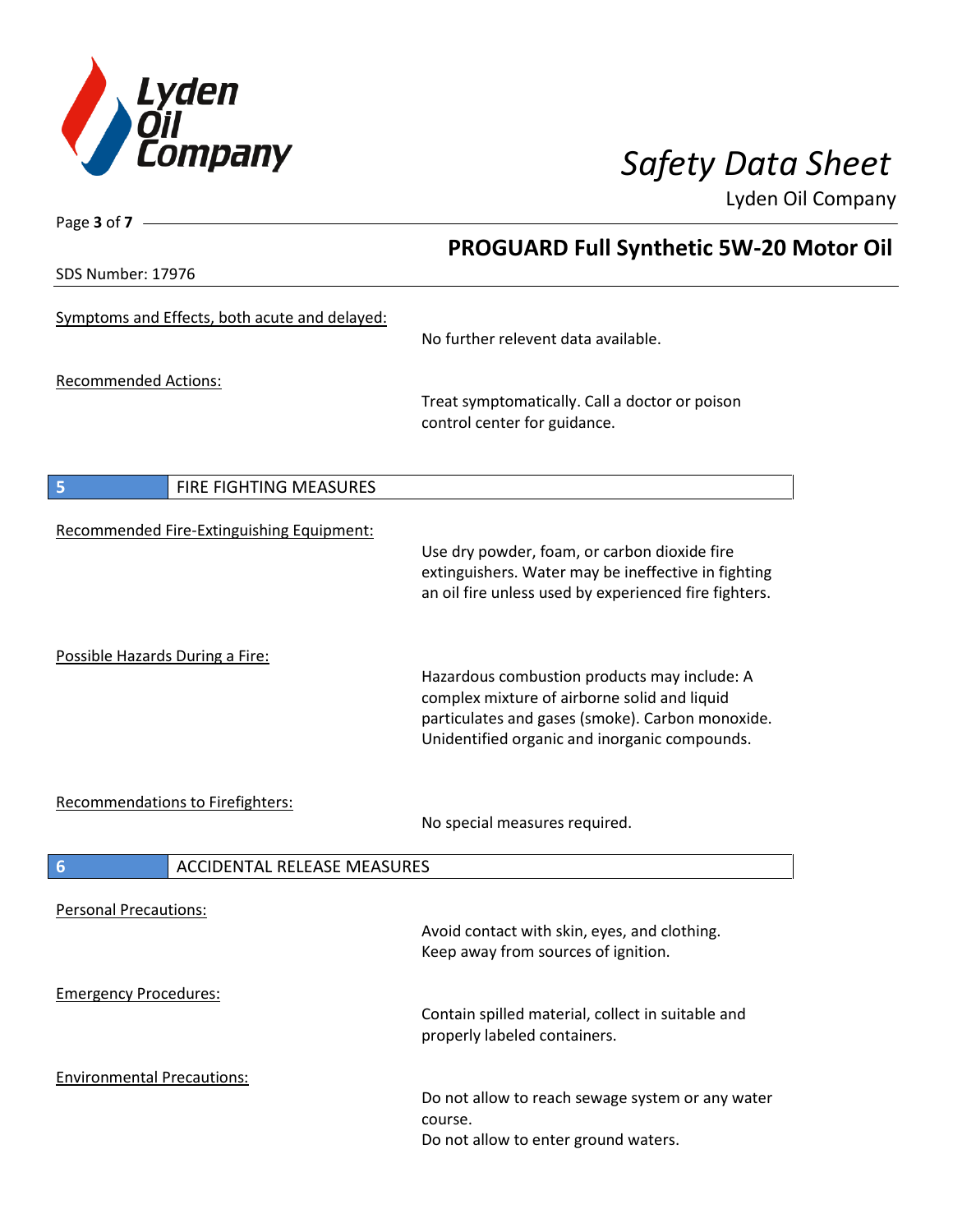

 **PROGUARD Full Synthetic 5W-20 Motor Oil** 

Lyden Oil Company

SDS Number: 17976

Page **4** of **7**

Cleanup Procedures:

Pick up excess with inert absorbant material.

**7** HANDLING AND STORAGE Handling Precautions:

Handle with care and avoid spillage on the floor. Do not cut, weld, drill, grind, braze, or solder container.

Storage Requirements:

Keep container tightly sealed. Keep away from sources of ignition.

#### **8** EXPOSURE CONTROLS / PERSONAL PROTECTION

Exposure Limits:

No data available.

Engineering Controls:

All ventilation should be designed in accordance with OSHA standard (29 CFR 1910.94).

Personal Protective Equipment:

Wash hands before breaks and at the end of work. Use safety glasses and gloves.

#### **9 PHYSICAL AND CHEMICAL PROPERTIES**

| Color:                 | Amber              |
|------------------------|--------------------|
| <b>Physical State:</b> | Liquid             |
| Odor:                  | Data not available |
| Odor Threshold:        | Data not available |
| pH:                    | Data not available |
| <b>Melting Point:</b>  | Data not available |
| <b>Boiling Point:</b>  | Data not available |
| <b>Boiling Range:</b>  | Data not available |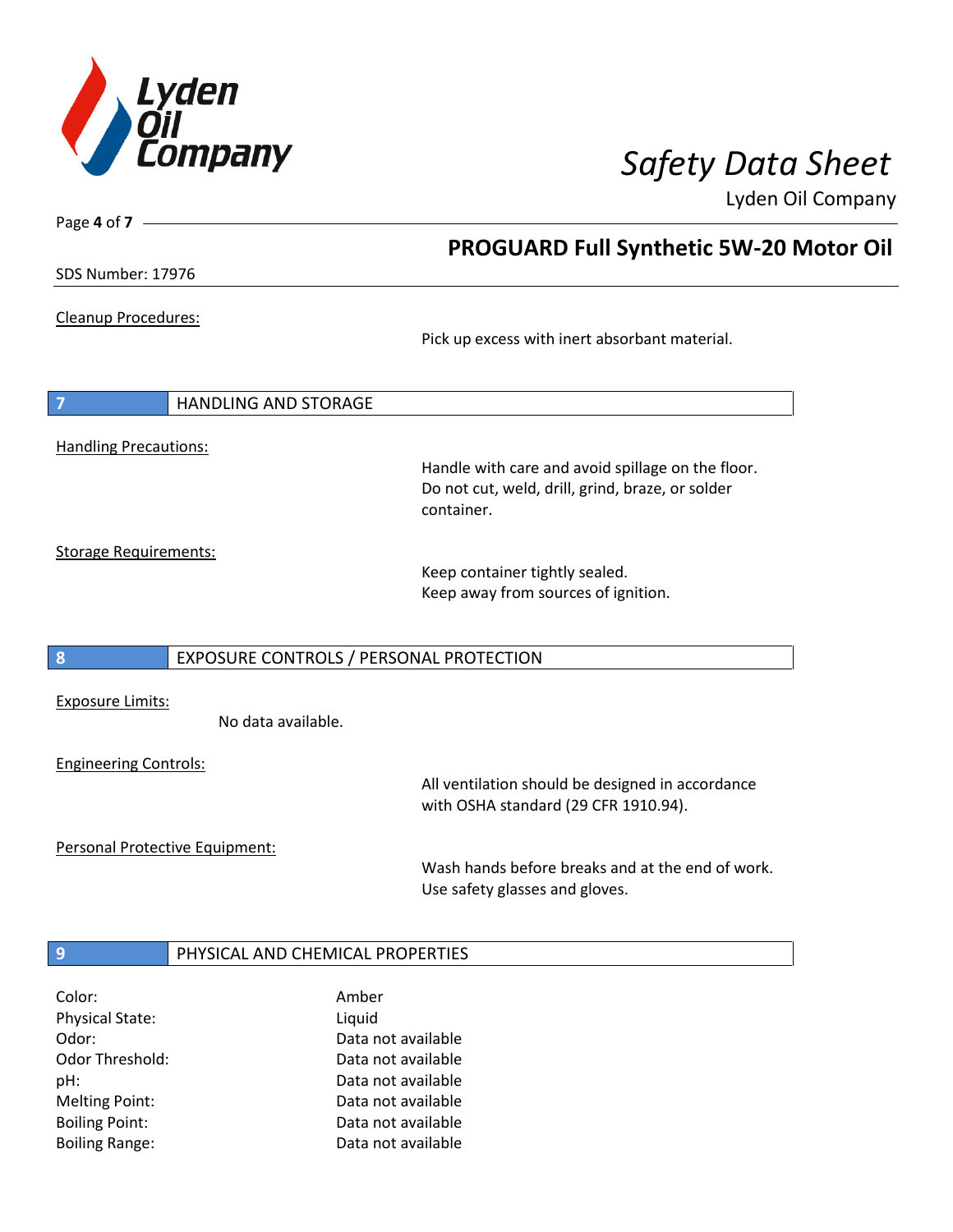

Lyden Oil Company

Page **5** of **7**

### **PROGUARD Full Synthetic 5W-20 Motor Oil**

|  | <b>SDS Number: 17976</b> |  |
|--|--------------------------|--|
|--|--------------------------|--|

| Flash Point:                  | 176.7° C / 350.1° F             |
|-------------------------------|---------------------------------|
| <b>Evaporation Rate:</b>      | Data not available              |
| Flammability:                 | Data not available              |
| <b>Flammability Limits:</b>   | Data not available              |
| Vapor Pressure:               | Data not available              |
| Vapor Density:                | Data not available              |
| <b>Relative Density:</b>      | 7.11 pounds per ga              |
| Solubilities:                 | Insoluble in water              |
| <b>Partition Coefficient:</b> | Data not available              |
| Auto-Ignition Temperature:    | Data not available              |
| Decomposition Temperature:    | Data not available              |
| Viscosity:                    | 8.5 mm <sup>2</sup> /sec (kiner |
|                               |                                 |

| Flash Point:                  | 176.7° C / 350.1° F (COC Method)              |
|-------------------------------|-----------------------------------------------|
| <b>Evaporation Rate:</b>      | Data not available                            |
| Flammability:                 | Data not available                            |
| <b>Flammability Limits:</b>   | Data not available                            |
| Vapor Pressure:               | Data not available                            |
| Vapor Density:                | Data not available                            |
| <b>Relative Density:</b>      | 7.11 pounds per gallon at 60° F               |
| Solubilities:                 | Insoluble in water                            |
| <b>Partition Coefficient:</b> | Data not available                            |
| Auto-Ignition Temperature:    | Data not available                            |
| Decomposition Temperature:    | Data not available                            |
| Viscosity:                    | 8.5 mm <sup>2</sup> /sec (kinematic at 100°C) |

| 10                             | STABILITY AND REACTIVITY |                                                                  |
|--------------------------------|--------------------------|------------------------------------------------------------------|
| Stability:                     |                          | Stable under normal conditions.                                  |
| Reactivity:                    |                          | Not reactive under normal conditions.                            |
| <b>Conditions to Avoid:</b>    |                          | Extreme temperature, sparks, open flame, and<br>direct sunlight. |
| <b>Hazardous Reactions:</b>    |                          | No known hazardous reactions.                                    |
| <b>Incompatible Materials:</b> |                          | No further relevant information available.                       |
| <b>Decomposition Products:</b> |                          | Hazardous decomposition products are not<br>expected to form.    |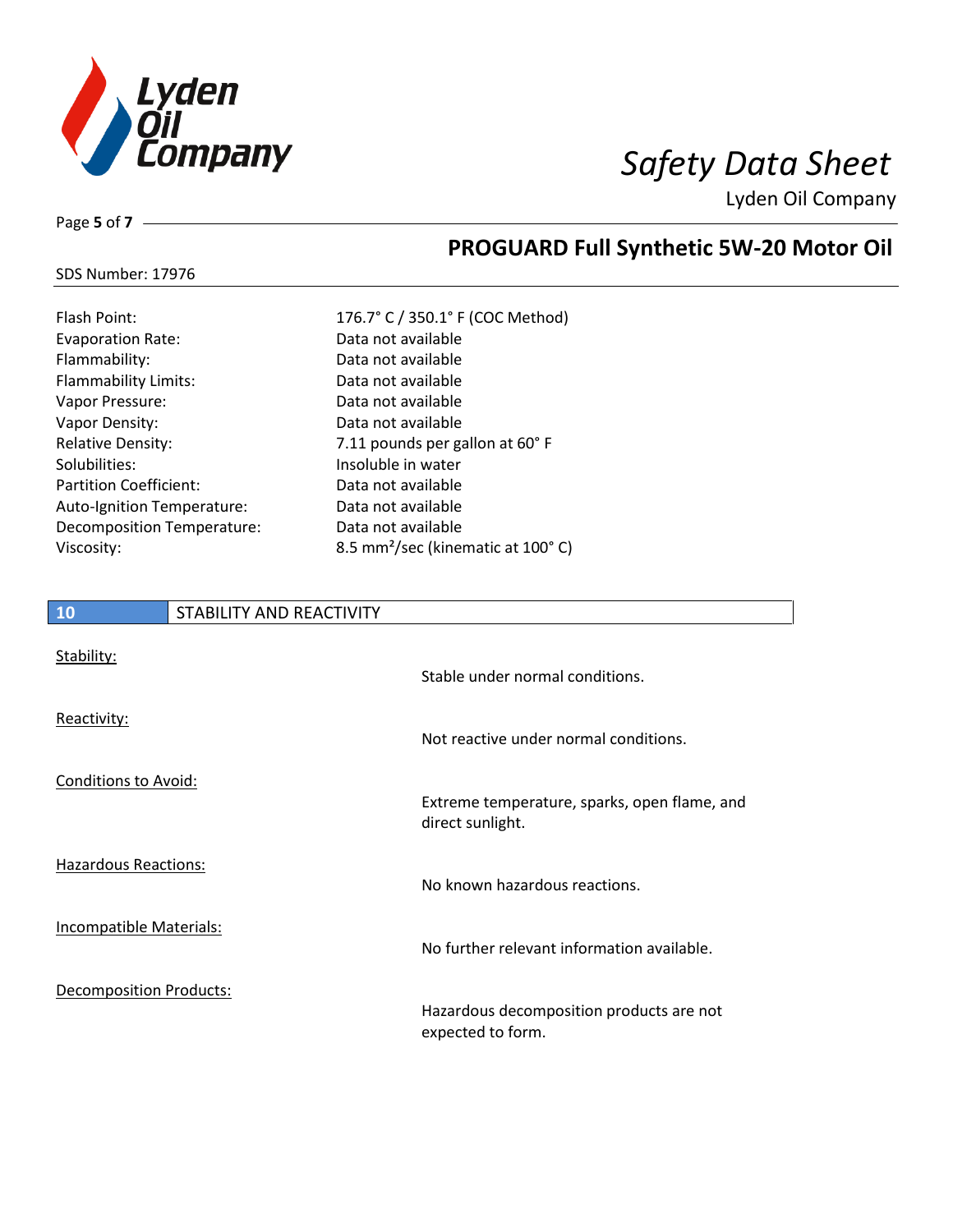

 **PROGUARD Full Synthetic 5W-20 Motor Oil** 

Lyden Oil Company

SDS Number: 17976

Page **6** of **7**

| 11                                                                                 | <b>TOXICOLOGICAL INFORMATION</b>    |                                                                                                                           |  |  |
|------------------------------------------------------------------------------------|-------------------------------------|---------------------------------------------------------------------------------------------------------------------------|--|--|
|                                                                                    |                                     |                                                                                                                           |  |  |
| Routes of Exposure:                                                                |                                     |                                                                                                                           |  |  |
|                                                                                    |                                     | Skin and eye contact are the primary routes of<br>exposure although exposure may occur following<br>accidental ingestion. |  |  |
| <b>Exposure Effects:</b>                                                           |                                     |                                                                                                                           |  |  |
|                                                                                    |                                     | Repeated skin contact may cause dermatitis or an<br>oil acne.                                                             |  |  |
| <b>Measures of Toxicity:</b>                                                       |                                     |                                                                                                                           |  |  |
|                                                                                    |                                     | No test data available.                                                                                                   |  |  |
|                                                                                    |                                     |                                                                                                                           |  |  |
|                                                                                    | Carcinogenic/Mutagenic Precautions: | Non-carcinogenic and not expected to be<br>mutagentic.                                                                    |  |  |
|                                                                                    |                                     |                                                                                                                           |  |  |
| 12                                                                                 | <b>ECOLOGICAL INFORMATION</b>       |                                                                                                                           |  |  |
| <b>Ecological Precautions:</b>                                                     |                                     | Avoid exposing to the environment.                                                                                        |  |  |
|                                                                                    |                                     |                                                                                                                           |  |  |
| <b>Ecological Effects:</b><br>No specific environmental or aquatic data available. |                                     |                                                                                                                           |  |  |
|                                                                                    |                                     |                                                                                                                           |  |  |
| 13                                                                                 | DISPOSAL CONSIDERATIONS             |                                                                                                                           |  |  |
|                                                                                    |                                     |                                                                                                                           |  |  |
| Disposal Methods:                                                                  |                                     | Dispose of waste material in accordance with all<br>local, state, and federal requirements.                               |  |  |
| Disposal Containers:                                                               |                                     | Use properly approved container for disposal.                                                                             |  |  |
| <b>Special Precautions:</b>                                                        |                                     | Do not flush to surface waters or drains.                                                                                 |  |  |